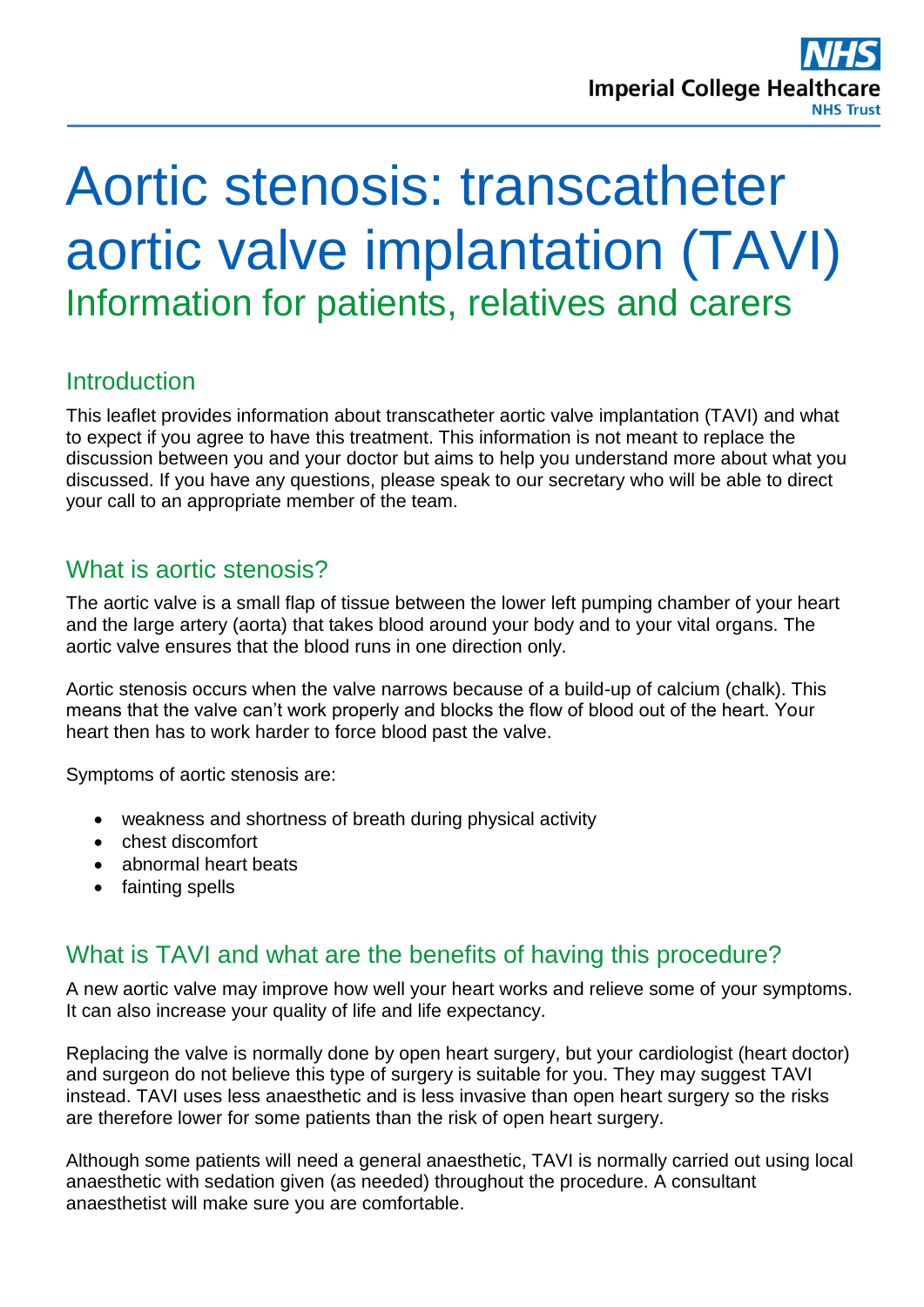# What are the risks associated with TAVI?

TAVI is a high risk procedure but we screen all of our patients carefully to ensure the complication rate is minimised. Despite its high risk, evidence shows that you will live longer and have fewer symptoms if you have the treatment.

Risks vary from patient to patient but published data shows that there is a 5 per cent risk of the following complications:

- bleeding from the site of insertion or damage to the blood vessels
- heart attack
- stroke
- death

That may sound alarming, but the figures mean that 95 out of 100 people **will not** be affected by those complications.

There is also a 10 per cent risk of heart rhythm disturbance which will require a pacemaker.

In some cases, if there is a serious complication, we may have to perform open heart surgery. A cardiac and vascular surgical team is always available during a TAVI procedure in case this is necessary.

# Is TAVI right for me?

If you would like to be considered for this procedure, your doctors will need to do some tests to decide whether it is suitable for you.

These tests include:

- a routine physical examination
- a review by a cardiologist and cardiothoracic surgeon, and, depending on your age, a care of the elderly physician
- an electrocardiogram (ECG), which measures your heart rhythm
- blood tests
- a transthoracic echocardiogram (ECHO) in some cases a transoesophageal echocardiogram (TOE), where you swallow a small probe which looks at your heart and nearby blood vessels, may also be necessary
- a CT scan, which allows us to look for calcium formation in the aortic artery and in the arteries of your legs
- lung function tests, which measure how well your lungs are working

Some patients may need additional tests which will be explained by your doctor.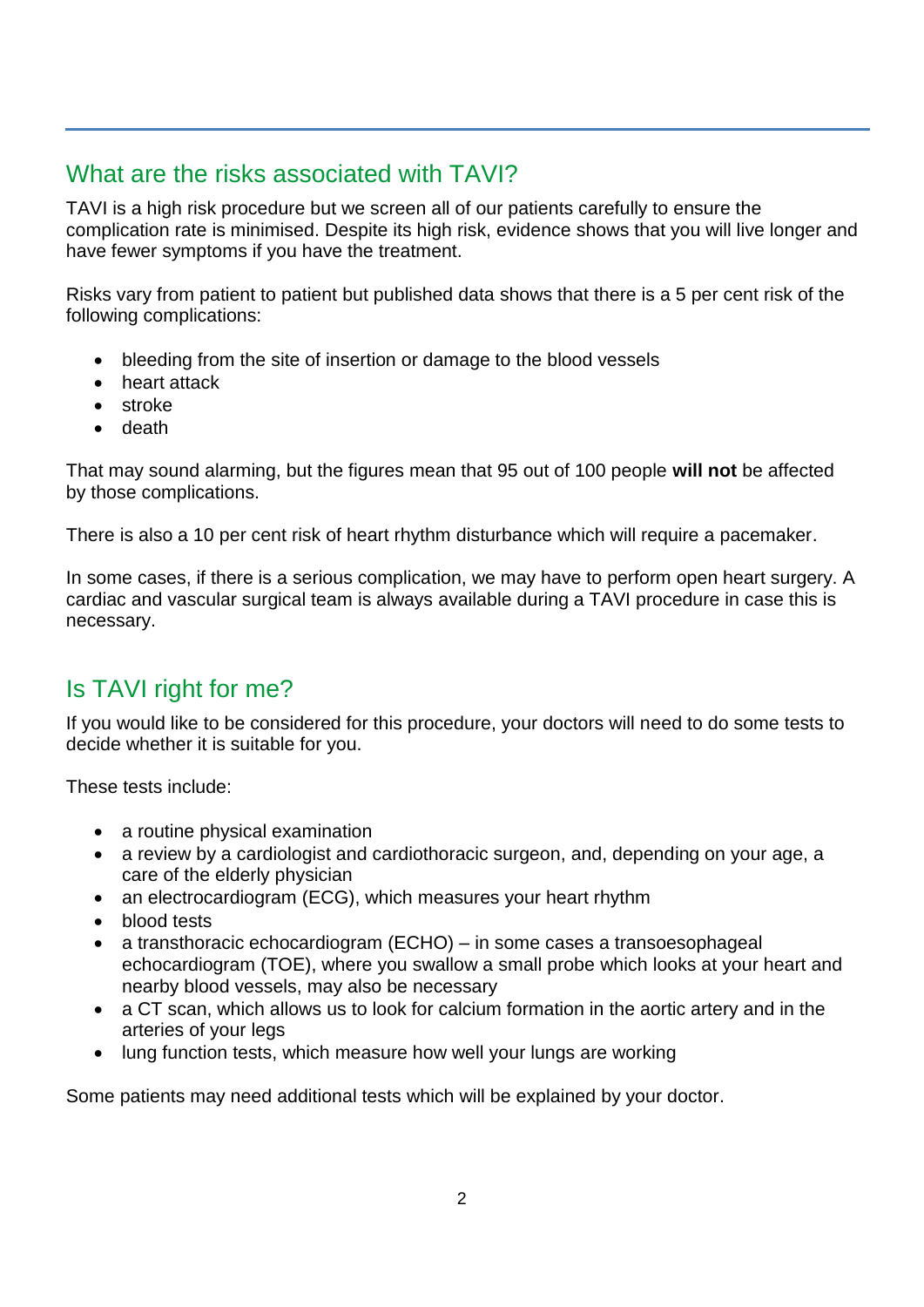## Test results

If you are suitable for TAVI we will send you a letter giving you a date to come into hospital. You may need to come in the day beforehand to prepare for the procedure.

You will be admitted to one of the cardiology wards at Hammersmith Hospital. You will need to contact the cardiology bed manager on the day of your admission at 12 noon to confirm that there is a bed available (please see the contact details on page 7).

# How do I prepare for TAVI?

If you are taking anticoagulation tablets, warfarin or a novel oral anticoagulant (NOAC) you must stop taking them 3-5 five days before your procedure. Please speak to your doctor about this and about whether you need an alternative blood-thinning medication during that time. **Do not stop taking warfarin tablets or other blood thinners until you have discussed this with your doctor**.

Please only bring essential items that you need for your hospital stay as there is limited space on the wards.

# What happens during the procedure?

Depending on your test results, your new valve will either be implanted:

- through a small puncture in your groin
- under your collar bone, or
- through a small cut in your chest

Your doctor and surgeon will decide which option is best for you.

An anaesthetist will give you sedation throughout the procedure as needed.

The procedure lasts for two to three hours. As you will not be able to move during this time we will insert a catheter (a tube to empty the bladder) for female patients, and a convene (like a condom) for male patients.

If you do not already have a pacemaker, we will insert one temporarily for the procedure to allow doctors to increase your heart rate during the valve replacement. They need to do this to ensure the valve is correctly positioned. It will be removed after the procedure if there are no complications.

## What happens after the procedure?

We will transfer you to the coronary care unit (CCU) or cardiac recovery unit (CRU). You will be attached to a heart monitor and the nurse looking after you will inspect your wound site and perform regular observations. You will have to lie flat for the first couple of hours after the procedure.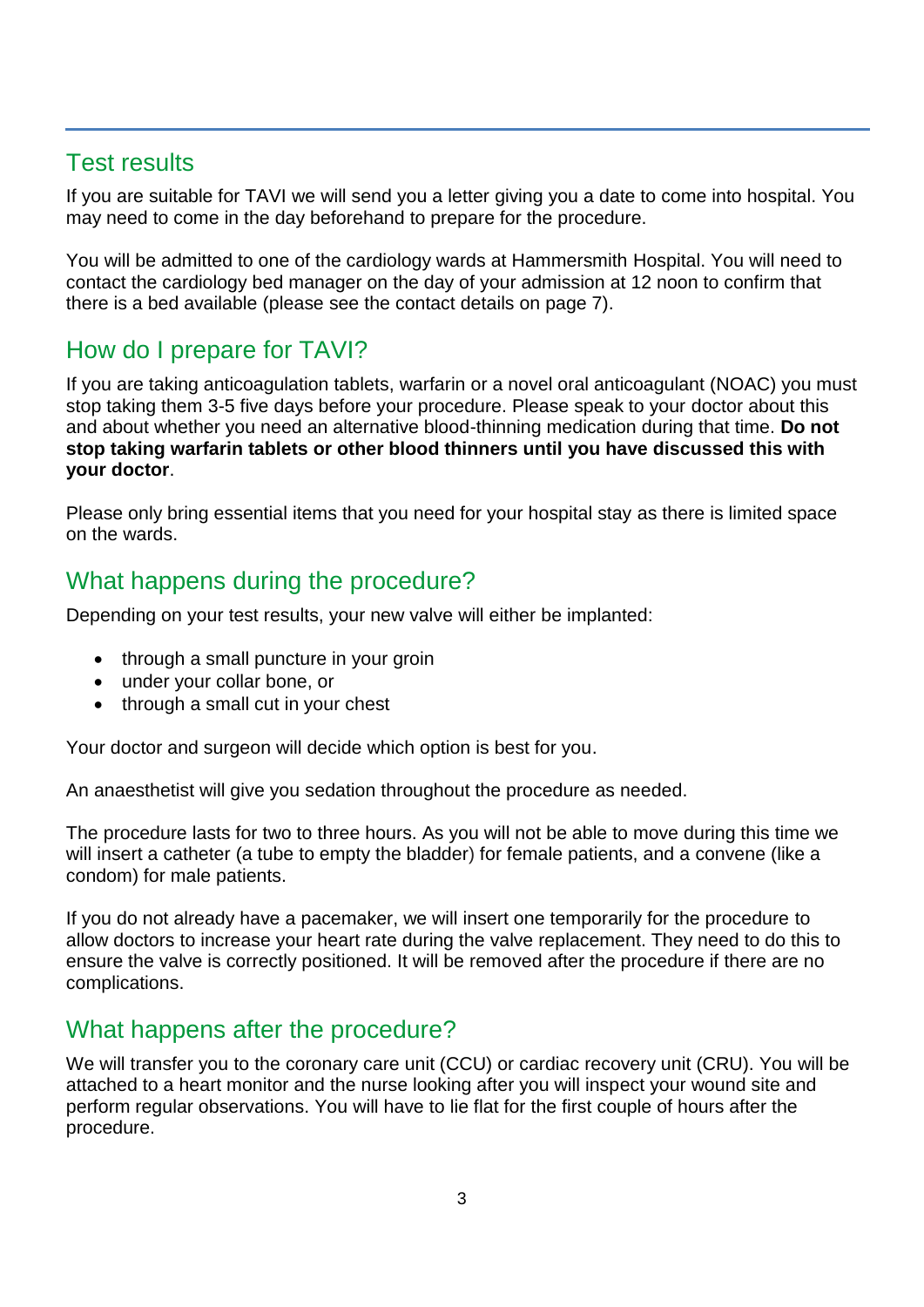Both the physiotherapy and cardiac rehabilitation teams will visit you on the ward and encourage you to get out of bed and back on your feet as soon as you can. They will advise you on a healthy heart-friendly diet and suitable exercise programme.

Visiting times are from 10.00 - 12.30 and 15.00 - 20.00. Rest is an essential part of your recovery and so we ask all visitors to call the ward before visiting. Please be aware that only two visitors are allowed at your bedside at any one time.

Please note that fresh flowers are not allowed on any of our wards for infection control purposes.

# When can I go home?

The average length of stay is three to five days. However, some patients are able to go home earlier. The ward cardiology team will review you each day and decide when you can be discharged.

You will not be able to go home by yourself or take public transport. Where possible, we advise that a relative or friend drives you home or accompanies you in a taxi. We can only provide hospital transport in exceptional circumstances. Please speak to the nurses on the ward if you have any concerns about your journey home.

We will give you 14 days' worth of tablets to take home. You will need to see your GP within one week of going home to renew your prescription. We will give you a letter listing your tablets and describing the procedure and your stay with us. A copy of this will be sent to your GP.

#### Your recovery

When you leave hospital, give yourself one week or so to get your strength back before returning to everyday activities. Avoid anything strenuous, such as lifting heavy objects, shopping and excessive pulling or pushing (e.g. gardening or vacuum cleaning).

Start with regular walks and increase their length on a daily basis. You do not have to avoid climbing stairs – just take them slowly and steadily at first.

After this time you should be back doing the things you used to do. You may find that you can do more if the aortic stenosis was holding you back before.

#### **Please remember that this information should be used as a guideline only – everyone is different.**

#### Is there anything I need to watch out for at home?

If you notice that your insertion site becomes red, inflamed or is oozing, please contact your GP immediately as these may be signs of infection.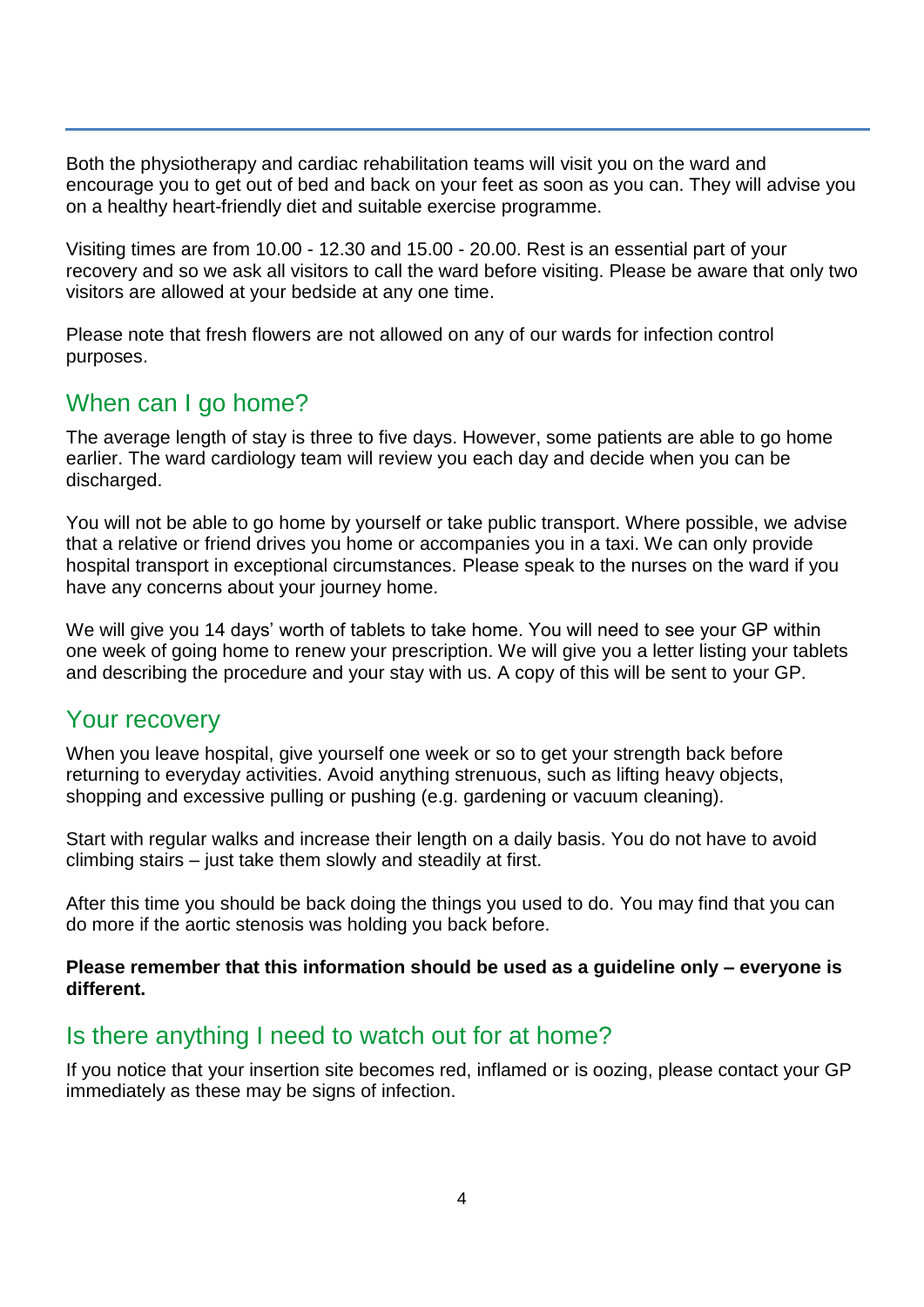If your wound starts to swell or bleed or you feel more breathless than before, seek help immediately. During working hours, you can contact the cardiac catheter lab at Hammersmith Hospital on 020 3313 1661. Out of hours, you can contact your GP or attend your local walk-in centre or A&E.

#### When will I be able to drive again?

You are not legally allowed to drive for one month after the procedure. If you have a large goods vehicle (LGV) or passenger carrying vehicle (PCV) licence, you will have to have further testing before you get your licence back. Please discuss this with your doctor and your employer.

# Can I travel by plane?

It is safe to fly to any destination one month after the procedure, provided that you have not had any complications and you are the passenger and not the pilot.

## When can I return to work?

This will depend on many factors, such as the overall state of your health and the type of work you do. Please discuss this in more detail with your doctor.

#### Will I have to come back to hospital for a follow-up?

Yes. We will schedule a follow-up appointment for you four to six weeks after your procedure. You will receive a letter in the post confirming the date and time.

On each visit to hospital you will have an ECG to assess the rhythm of your heart and an ECHO to check how well the new valve is working.

Please do not hesitate to speak to one of your doctors or ward nursing staff if you have any questions or concerns.

## Contact details

#### **TAVI Secretary / clinical nurse specialist**: 020 3313 2115

A7 ward: 020 3313 3502 C8 ward**:** 020 3313 1301 Cardiac Catheter Lab: 020 331 3 1267 Cardiac recovery unit, Hammersmith Hospital: 020 3313 8937 **Cardiology bed manager**: 020 3313 1000 pager 9309

**Patient transport booking centre**: 020 3311 5353

#### **British Cardiac Patients Association (BCPA) helpline**: 01223 846845